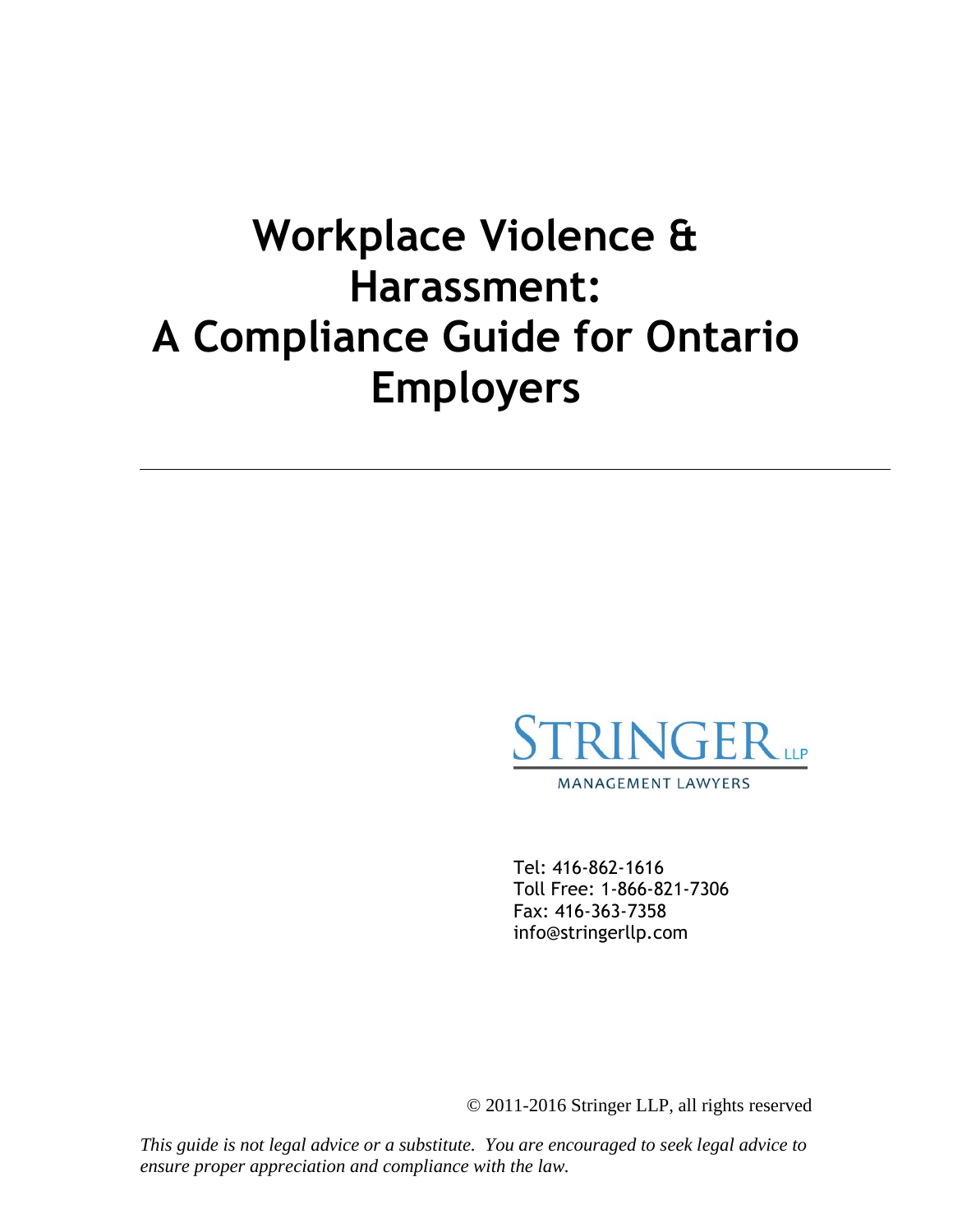#### A. **INTRODUCTION**

Bill 168 came into effect on June 15, 2010. Bill 168 amended the Ontario *Occupational Health and Safety Act* R.S.O. 1990 C.O-1 ("OHSA") and imposed sweeping new duties on employers aimed at reducing the risk of violence and harassment in the workplace. Prior to Bill 168 there was no specific legislation in Ontario that addressed employers' specific duties to prevent workplace violence.

Then, in 2016, Bill 132 introduced further amendments into the OHSA that more robustly address workplace violence and harassment.

This practical guide explains what Ontario employers need to know about workplace violence and harassment and their new obligations under OHSA.

# **B. DUTIES ON EMPLOYERS**

The OHSA now sets out the following express duties and obligations on employers:

- Conduct an assessment of the risk of violence in the workplace;
- Implement policies and programs to deal with workplace violence and harassment and review them at least annually;
- Instruct and inform employees as appropriate on the contents of the policies and programs;
- Warn employees about the risk of violence in the workplace; and
- Take measures in certain circumstances to protect employees from domestic violence occurring in the workplace.

Before we review in more detail the nature of these duties, we will review the definitions of workplace violence and harassment now set out in the OHSA.

## **C. DEFINITIONS OF WORKPLACE VIOLENCE AND HARASSMENT**

## **1. Workplace Violence**

The OHSA sets out a broadly worded three-part definition of workplace violence<sup>1</sup>:

- 1) The exercise of physical force by a person against a worker in a workplace that causes or could cause physical injury to the worker;
	- Note: The exercise of physical force, without injury, still constitutes workplace violence.
- 2) An attempt to exercise physical force against a worker in a workplace that could cause physical injury to the worker; and

 $\overline{a}$  $<sup>1</sup>$  Section 1(1) OHSA.</sup>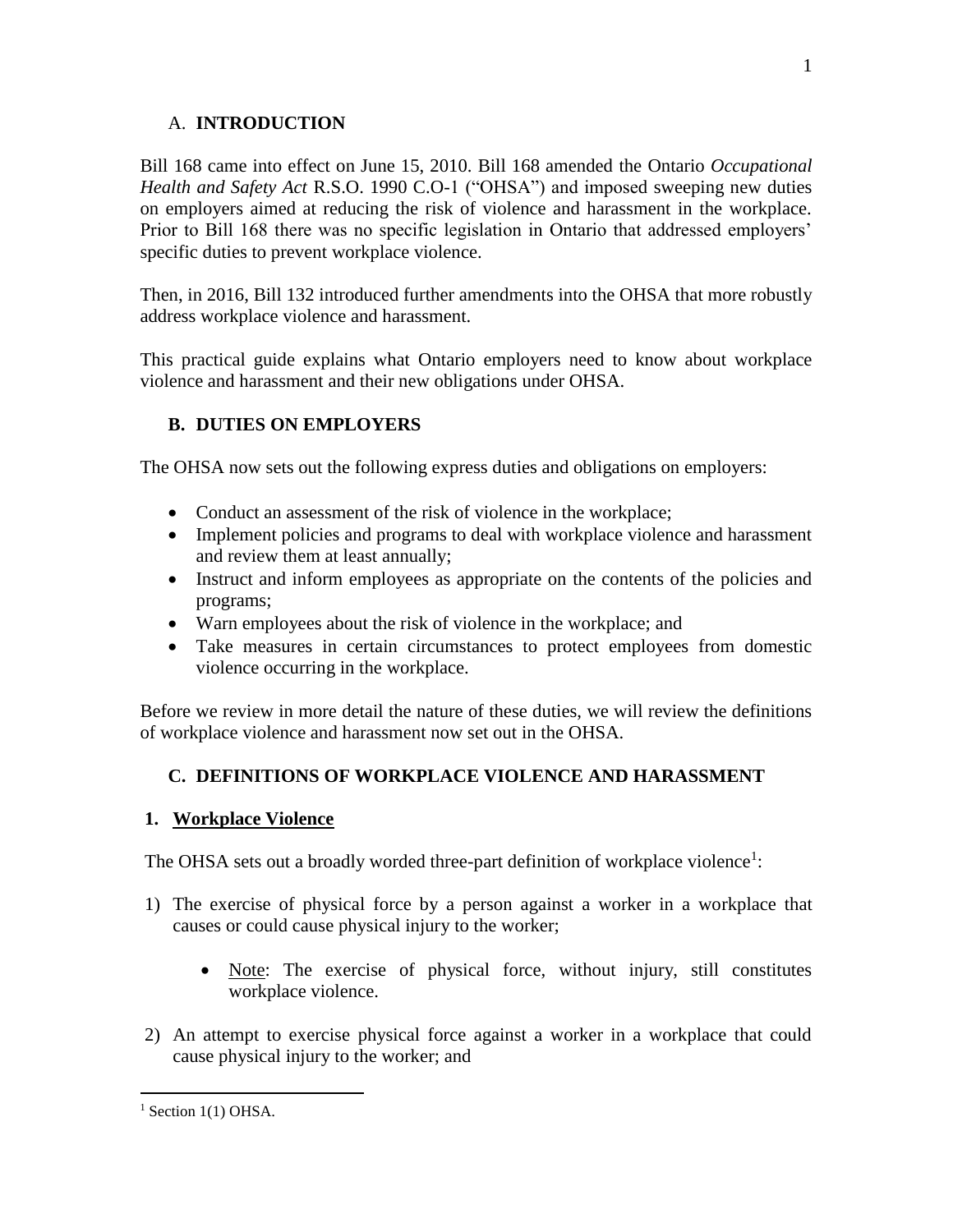- Note: a failed attempt to exercise physical force against a worker in a workplace still constitutes workplace violence.
- 3) A statement or behaviour that it is reasonable for a worker to interpret as a threat to exercise physical force against the worker, in a workplace, that could cause physical injury to the worker.
	- Note: Front line managers may be asked to discern whether a statement or behaviour could reasonably be interpreted as 1) threatening and 2) could cause physical injury.
	- As a general rule, managers should follow the procedure set out in the employer's workplace violence and harassment policy and program unless they can unequivocally say that the statement or behaviour could not be construed as a threat to exercise physical force and there is no chance of physical harm.

Examples of Workplace Violence can include but not be limited to:

- Verbally threatening to attack a worker;
- Leaving threatening notes or sending threatening emails;
- Shaking a fist in a worker's face;
- Wielding a weapon at work;
- Hitting or trying to hit a worker;
- Throwing an object at a worker;
- Sexual violence against a worker;
- Trying to run down a worker using a vehicle or equipment such as a forklift.

The definition of workplace violence is not meant to capture accidental situations that may result in the application of physical force. Further, the definition does not extend to psychological harm or injury as a form of workplace violence.

## **2. Workplace Harassment**

In the past, the definition of harassment was legally tied to a prohibited ground of discrimination under the Ontario *Human Rights Code* R.S.O. 1990, CHAPTER H.19 ("Code") i.e. race, ancestry, place of origin, colour, ethnic origin, citizenship, creed, age, record of offences, marital status, family status or disability.

Under the OHSA, legally prohibited harassment is not limited to a prohibited ground under the Code. It can apply to any "*course of vexatious comment or conduct against a worker in the workplace that is known or ought reasonably to be known as unwelcome*." <sup>2</sup>

 $2$  Section 1(1) OHSA.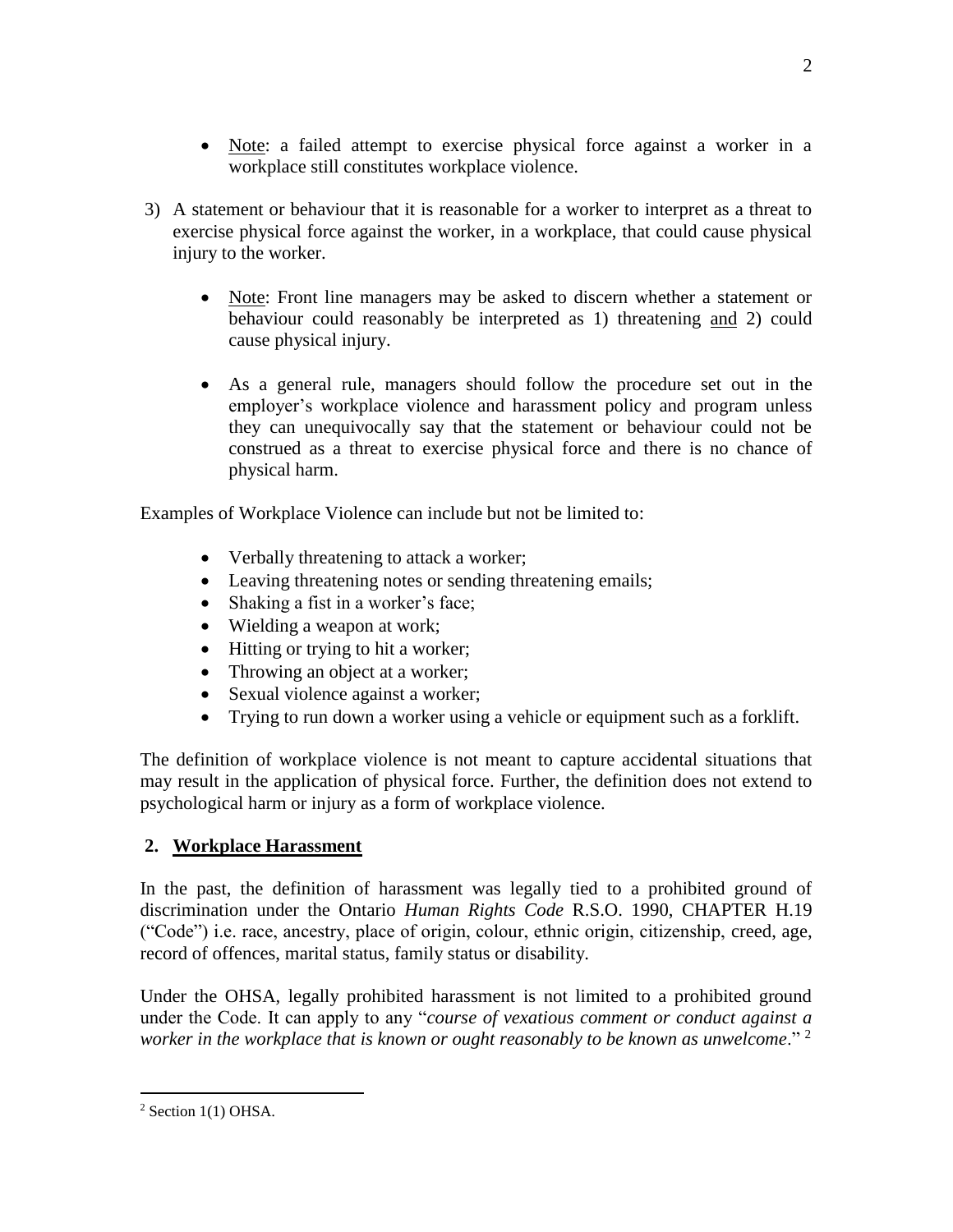So, what does this legal definition mean in practice?

- 1) It has to be a "*course of comment or conduct*" i.e. typically more than one incident;
- 2) It has to be "*vexatious*" i.e. demeaning, offensive, insulting, intimidating, embarrassing, humiliating, or bullying; and
- 3) It has to be "*unwelcome*" e.g. someone cannot instigate a practical joke and then complain about it if someone reciprocates in a similar manner.

Workplace harassment includes, but is not limited:

- Communication that is demeaning, offensive, insulting, intimidating, embarrassing, humiliating, or bullying;
- Targeting an individual with differential treatment of an annoying nature;
- Excluding/shunning;
- Impeding work performance/sabotaging;
- Spreading gossip and rumours, including negative blogging, or cyberbullying;
- Inappropriate sexual touching, advances, suggestions or requests;
- Displaying or circulating offensive pictures or materials in electronic or print form that are known or ought to be known to be offensive to an employee.

Workplace harassment is not meant to prevent employers from disciplining or managing employees. Workplace harassment does **not** include:

- Performance management;
- Exercise and delegation of management authority;
- Operational requirements or directives;
- A disagreement or misunderstanding;
- Work related change e.g. change of location, co-workers, job assignment;
- Discipline;
- Less than optimal management;
- A single comment or action, unless it has serious, harmful and lasting effects;
- Rudeness, unless it is extreme and repetitive.

#### **D. DEVELOPING WORKPLACE VIOLENCE AND HARASSMENT POLICIES AND PROGRAMS**

The OHSA requires that employers implement both policies and programs to deal with workplace violence and harassment. A policy is as a general statement of principle, whereas a program sets out the measures used to implement these policies.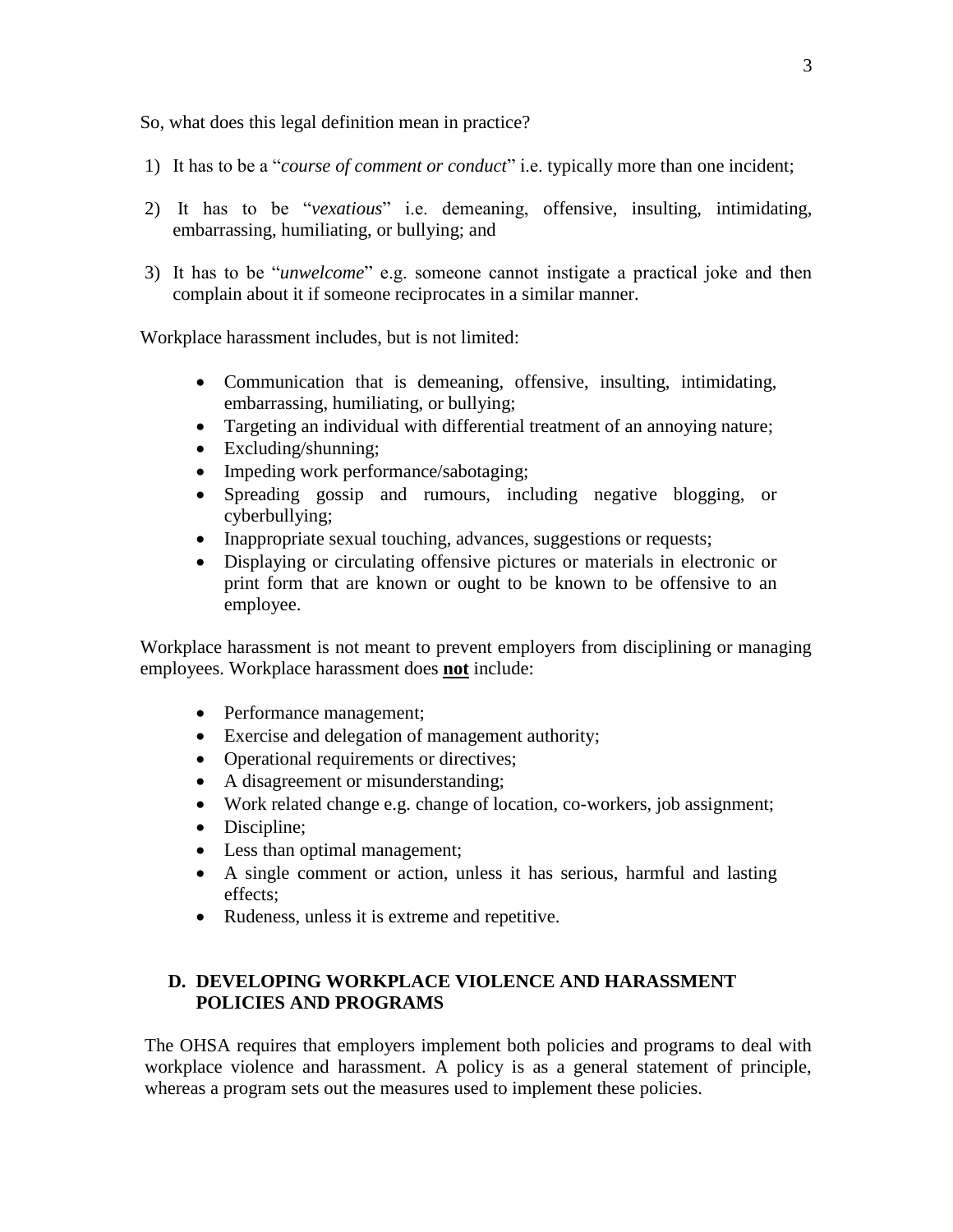#### **Basic Requirements for the Policies**

Under the OHSA, every employer in Ontario must prepare and review, at least annually, a policy on workplace violence and harassment.<sup>3</sup> These policies should be signed and dated by the highest level of management at the workplace.

Workplace harassment and violence policies are required regardless of the size of the workplace<sup>4</sup> or number of employees. If six or more employees are regularly employed at a workplace, the policy must be in writing and posted in a conspicuous place. If fewer than six employees are regularly employed in the workplace, policies do not have to be in writing and posted in a conspicuous place.<sup>5</sup> However, a Ministry Inspector may ultimately order these employers to produce a written policy. As such, it is advisable for all employers, regardless of size, to produce a written violence and harassment policy.

OHSA provides employers with a great deal of discretion with respect to the form of these policies. For instance, employers are free to combine these policies together in one document, with existing policies, or programs.

#### **1. Workplace Violence Policy**

The workplace violence policy should include:

- A statement of commitment against workplace violence;
- Address violence from all possible sources (e.g. customers, clients, employers, supervisors, workers, strangers and domestic/intimate partners); and
- Roles and responsibilities of workplace parties.

## **2. Harassment Policy**

The workplace harassment policy should include:

- A statement of commitment against workplace harassment;
- Address workplace harassment from all possible sources (e.g. customers, clients, employers, supervisors, workers, strangers and domestic/intimate partners); and
- Roles and responsibilities of workplace parties in supporting the policy and program.

 $3$  Sections 32.01(a)(b)(c) OHSA.

<sup>4</sup> Section 1 of the OHSA defines a workplace as any land, premises, location or thing that at, upon, in or near which a worker works. In other words, if the worker is being directed and paid to be at a location or near that location, the location will likely constitute a workplace.

 $5$  Sections 32.01(2) and (3) OHSA.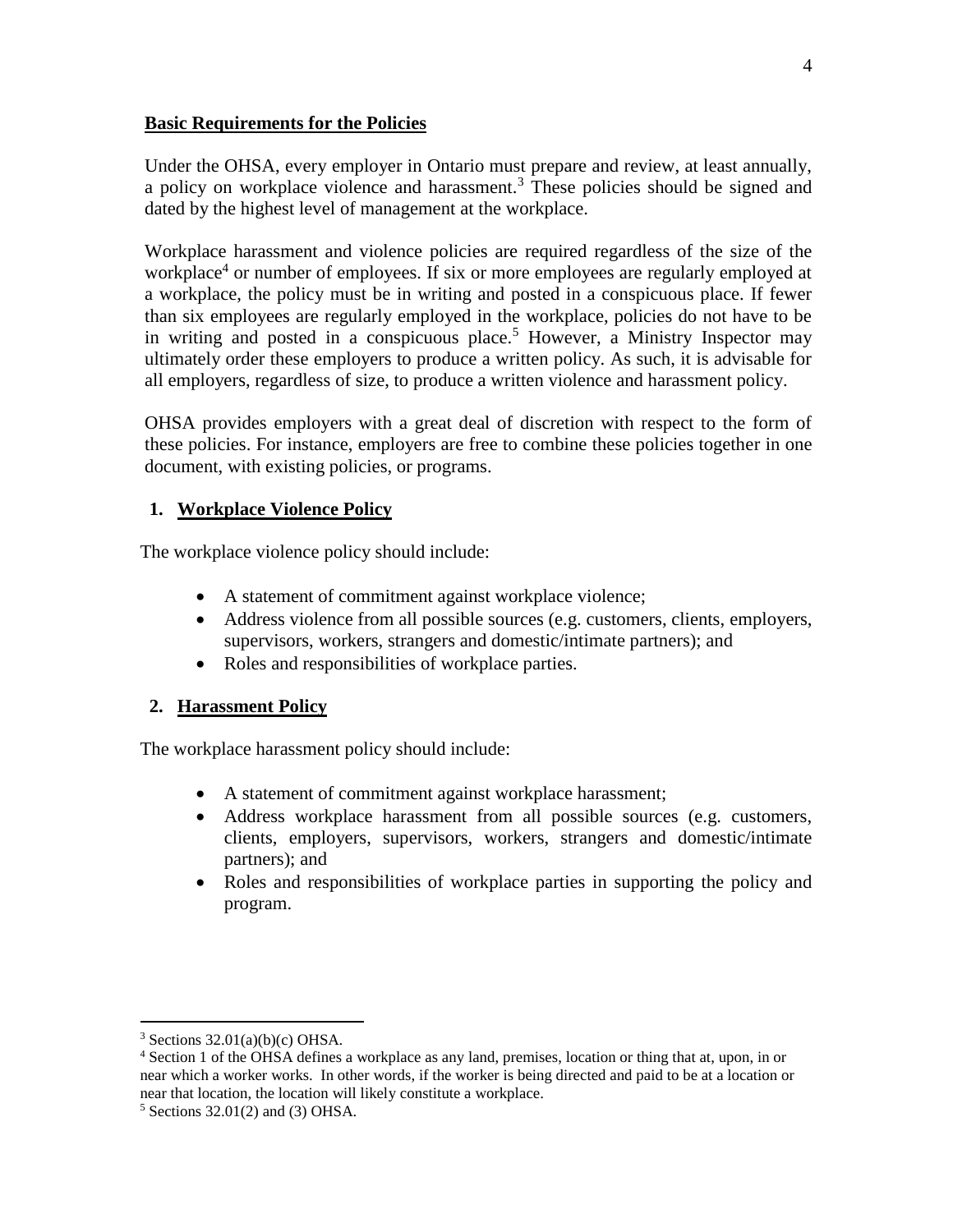#### **Basic Requirements for the Programs**

Under OHSA, an employer must develop and maintain a program to implement the workplace violence and harassment policies.<sup>6</sup>

#### **1. Workplace Violence Program**

The workplace violence program must be specifically tailored to the workplace in question and must include measures and procedures to:

- 1) Conduct a workplace violence risk assessment and control the risks identified in the assessment (*see step-by-step guide to workplace violence risk assessments in section E below*);
- 2) Summons immediate assistance when workplace violence occurs or is likely to occur;
	- This requirement may include:
		- o Identifying a specific contact person and phone number (e.g. direct supervisor/manager, security, and/or the police);
		- o Providing readily available equipment to summons assistance such as fixed or personal alarms, phones, cell phones etc.; and
		- o Identifying emergency procedures.
- 3) Report incidents or threats of workplace violence; and
	- This requirement may include identifying:
		- o Forms or other reporting mechanisms i.e. in writing or verbal;
		- o How, when and to whom a worker should report incidents or threats to;
		- o Roles and responsibilities of employers, supervisors, employees, Joint Health and Safety Committees, health and safety representatives and others involved in the incident reporting process; and
		- o When incidents require external reporting i.e. police, Workers Safety and Insurance Board, Ministry etc.
- 4) Investigate and deal with incidents, complaints or threats of workplace violence.
	- This requirement may include identifying:
		- o How and when investigations will be conducted;
		- o What will be included in the investigation;

5

 $6$  Section 32.06(1) OHSA.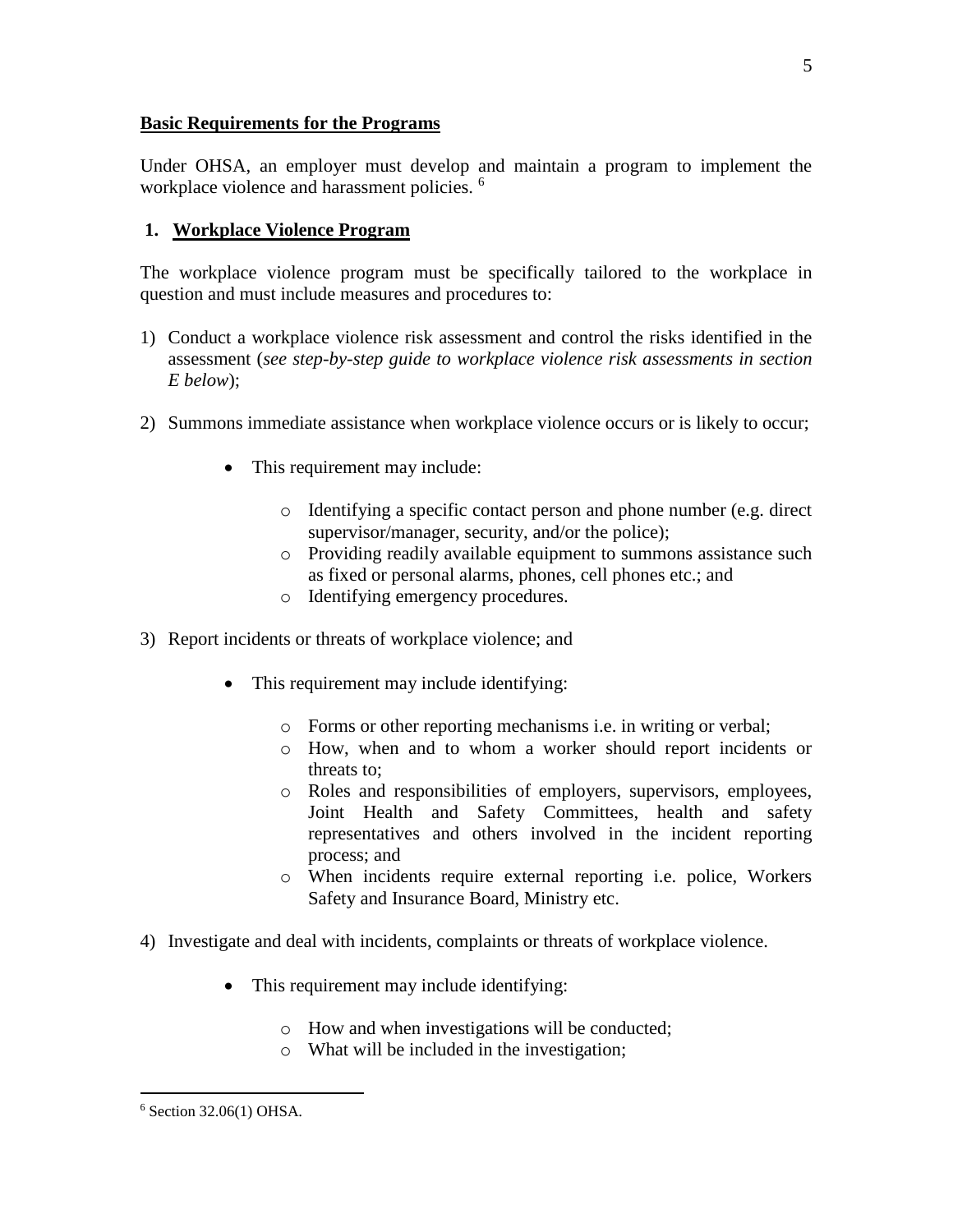- o Roles and responsibilities of employers, supervisors, employees, Joint Health and Safety Committees, health and safety representatives and others involved in the process;
- o Follow-up to the investigation e.g. a provision for corrective action arising from findings of workplace violence, bad faith claims, failure to participate in the investigation process etc.; and
- o Record keeping requirements.

#### **2. Workplace Harassment Program**

Developing a workplace harassment program is less time consuming for employers then the workplace violence program. In particular, employers are not required to conduct a risk assessment of workplace harassment.

Under the OHSA, employers must implement a workplace harassment program specifically tailored to the workplace in question which includes measures and procedures to:

- 1) Report incidents of workplace harassment;
	- This requirement should/must include identifying:
		- o Forms or other reporting mechanisms i.e. in writing or verbal;
		- o How, when and to whom a worker should report incidents, including to a person other than the employer/supervisor; and
		- o Roles and responsibilities of employers, supervisors, employees, Joint Health and Safety Committees, health and safety representative and others involved in the incident reporting process.
- 2) Investigate and deal with incidents, complaints or threats of workplace harassment.
	- This requirement should/must include identifying:
		- o How and when investigations will be conducted;
		- o What will be included in the investigation;
		- o How information will be obtained and how information and records will be treated in terms of confidentiality;
		- o Roles and responsibilities of employers, supervisors, employees, Joint Health and Safety Committees, health and safety representative and others involved in the process;
		- o Follow-up to the investigation e.g. what the complainant and alleged harasser will be told about the results of the investigation and any remedial measures, and a provision for corrective action arising from findings of workplace harassment, bad faith claims, failure to participate in the investigation process etc.; and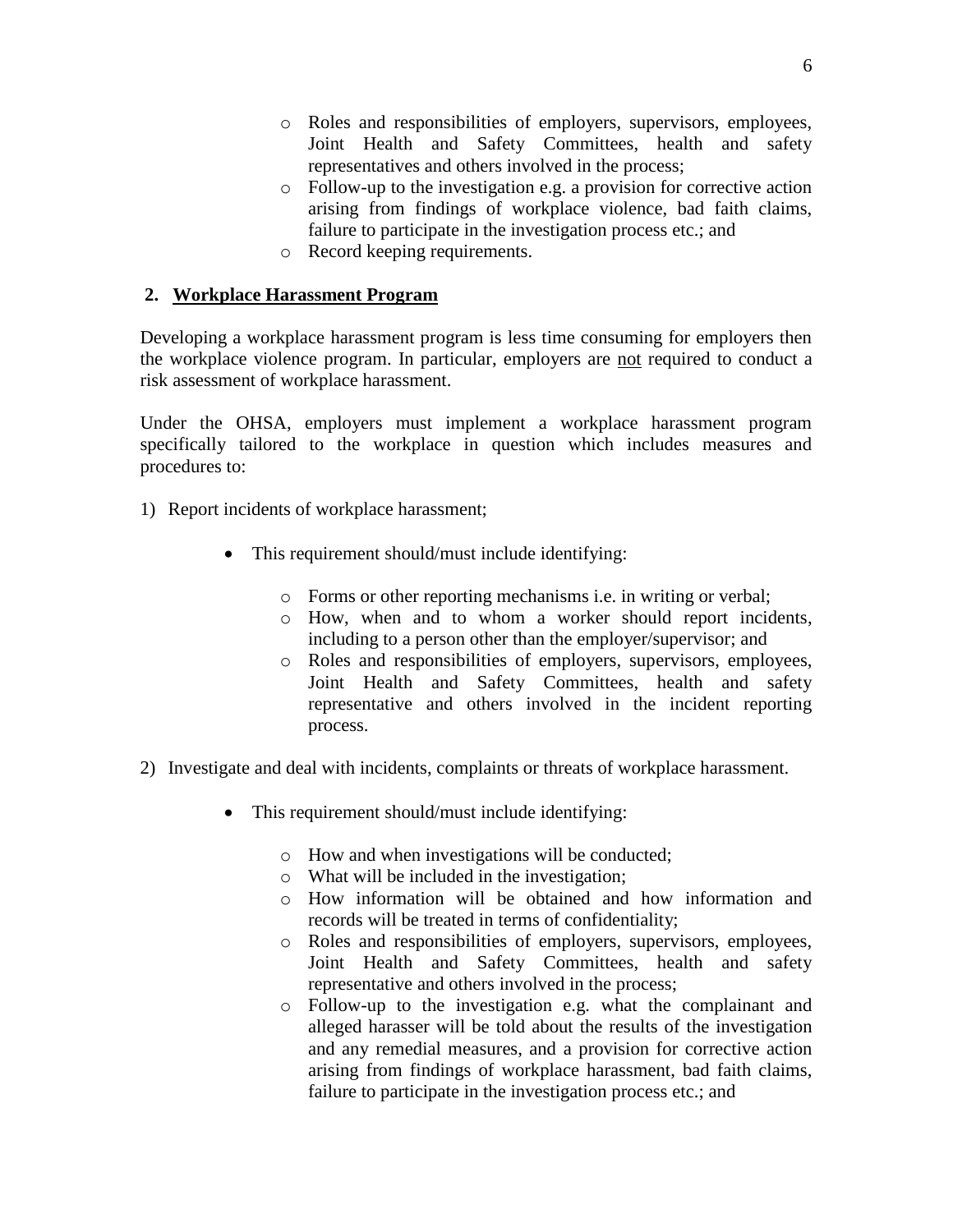o Record keeping requirements.

# **E. WORKPLACE VIOLENCE RISK ASSESSMENTS**

Employers are required to conduct a workplace violence risk assessment prior to implementing their workplace violence programs. This requirement includes assessing:

- 1) Circumstances specific to the workplace such as the nature of the work, type of work and conditions of work. This includes assessing the:
	- Layout and design of the workplace e.g. lighting, lines of sight, entrances exits etc.;
	- Geographic location of the workplace;
	- Type of work and conditions of work, including activities or circumstances associated with a higher risk of violence e.g. handling cash, protecting or securing valuables, transporting people and goods, mobile workplace, public or community contact, working with unstable or volatile people, working alone, working later nights or early mornings etc.
	- Security measures already in place; and
	- Past violent incidents in the workplace.

2) Circumstances common to similar workplaces.

 This requires identifying similar workplace, e.g. by sector/industry, and assessing the common risks.

From a practical standpoint, employers will want to assess the foregoing factors and consult with employees, security staff and other employers in the industry. Once the results of the risk assessment are complete, employers are then required to share their findings with the Joint Health and Safety Committee, if any, or employees.

# **F. DUTIES TO INFORM AND INSTRUCT EMPLOYEES ON WORKPLACEVIOLENCE AND HARASSMENT**

There is a general duty under OHSA for employers to provide information, instruction and supervision to a worker to protect the health and safety of that worker.  $7$ Bill 168 stretches this duty a step further with respect to workplace violence and harassment.

# **1. Workplace Violence**

The duty to inform and instruct employees on workplace violence includes:

 $\overline{a}$  $7$  Section 25(2)(a) OHSA.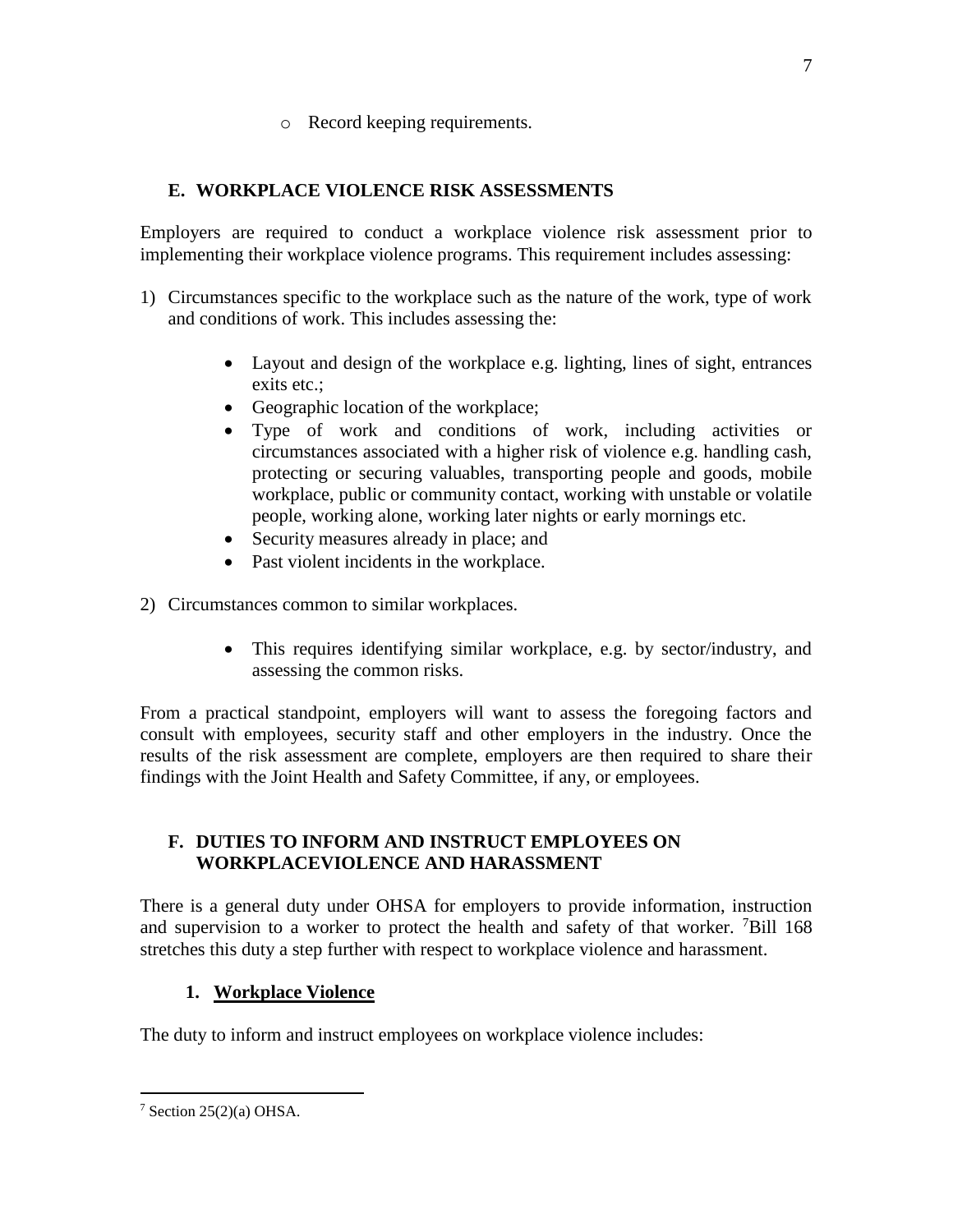- 1) Providing appropriate information and instruction to workers on the contents of the workplace violence policy and program. <sup>8</sup>
	- This may include training employees on the policy and program or simply providing employees with a copy of the policy and program and designating a contact person from management to speak to its contents.
	- Some employees may need more instruction and/or training then others e.g. supervisors/ front line management who are required to respond to and address incidences of workplace violence.
- 2) Providing employees with information, including personal information, related to a risk of workplace violence from a person with a known history of violent behaviour if:
	- i. The employee can be expected to encounter that person in the course of his or her work; and
	- ii. The risk of violence is likely to expose the employee to physical injury.<sup>9</sup>
	- In assessing whether an employee is exposed to physical injury employers may assess whether:
		- o The history of violence was associated with the workplace or work?
		- o The history of violence was directed at a particular employee or employees in general?
		- o How long ago did the incident/s occur?
	- The disclosure of employee information, including personal information, is limited to the information that is reasonably necessary to protect the employee i.e. to identify the person and triggers for potential aggression. Employers are not required to disclose personal medical information or specifics of past incidents to employees to achieve this goal.
- 3) Report incidents of workplace violence to the Joint Health and Safety Committee, Health and Safety representative or Union, if any, if:
	- i. A person is disabled from performing his or her duties because of workplace violence; or
	- ii. A person requires medical attention because of workplace violence.

<sup>8</sup> Section 32.05(2) OHSA.

 $9$  Section 32.0.5(3) OHSA.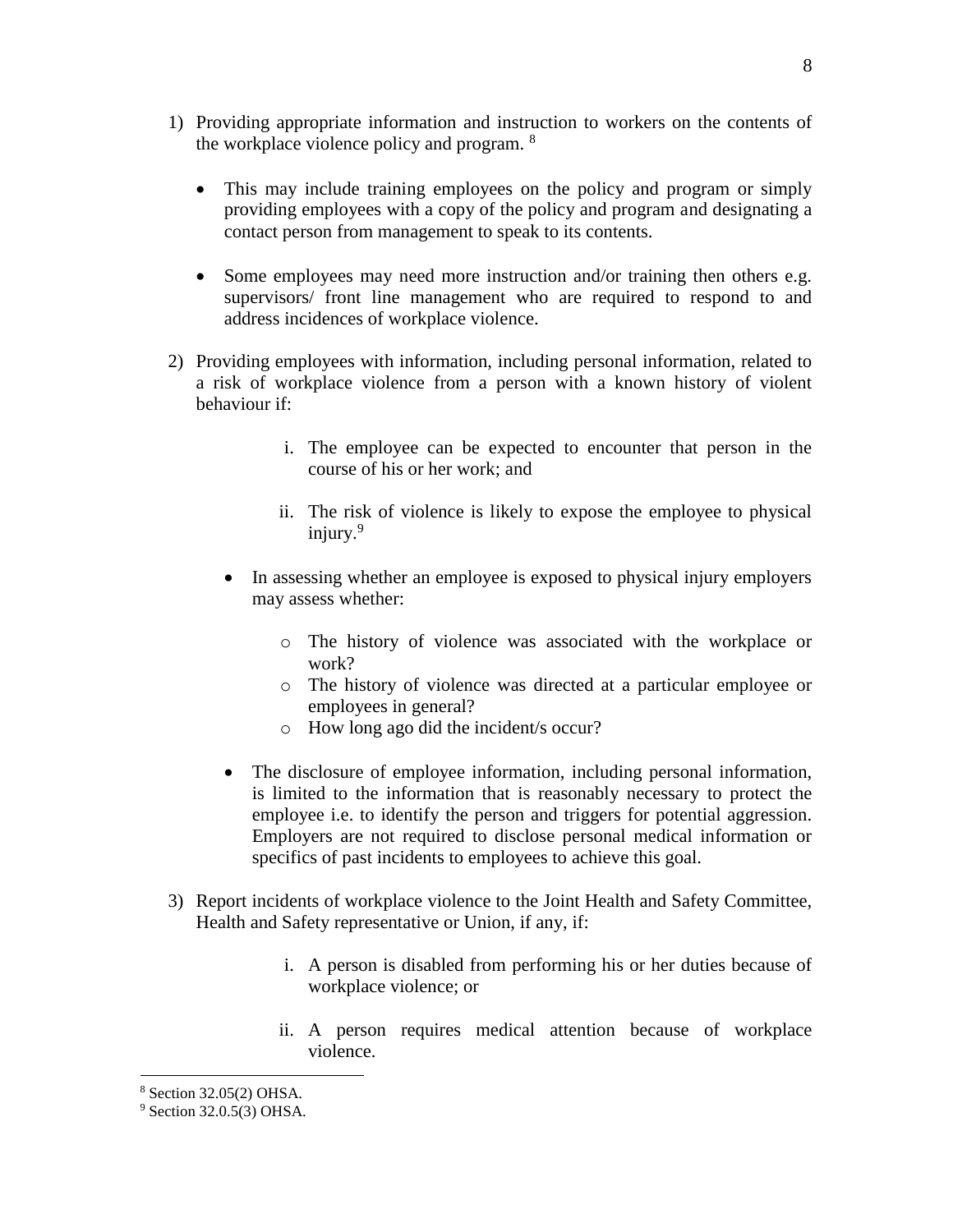4) Immediately notify a Ministry Inspector, the Joint Health and Safety Committee, Health and Safety representative and Union, if any, where an incident of workplace violence results in a person being killed or critically injured. Employers must provide written notice to a director of the Ministry within 48 hours of the incident outlining the circumstances of the occurrence and any other information prescribed by the OHSA regulations.  $^{10}$ 

#### **2. Workplace Harassment**

The duty to inform and instruct employees on workplace harassment includes:

- 1) Providing appropriate information and instruction to workers on the contents of the workplace harassment policy and program.  $^{11}$ 
	- This may include training employees on the policy and program or simply providing employees with a copy of the policy and program and designating a contact person from management to speak to its contents.
	- Some employees may need more instruction and/or training then others e.g. supervisors/ front line management who are required to respond to and address incidence of workplace harassment.
- 2) Employers, supervisors and unions all need to be aware of their responsibilities to prevent and address harassment under the Code.

#### **G. DOMESTIC VIOLENCE**

Under the OHSA, an employer must take every precaution reasonable in the circumstances for the protection of workers when they are aware, or ought reasonably to be aware, that:

- 1) Domestic violence may occur in the workplace; and
- 2) That it will likely expose a worker to physical injury.<sup>12</sup>

This provision is not a license for employers to delve into the personal affairs of their employees. However, if an incident of domestic abuse comes to management's attention vis-a-vis the targeted employee, co-workers, a workplace incident, threatening emails/calls received at work etc., a designated member of management should approach the employee and explain their concern. If the employee denies the claim, employers should simply make a note of the conversation and advise security to be extra vigilant about strangers on the premises. If the employee candidly admits to the incident,

<sup>10</sup> Section 51(1) OHSA.

<sup>&</sup>lt;sup>11</sup> Section 32.0.7 OHSA.

<sup>&</sup>lt;sup>12</sup> Section 32.04 OHSA.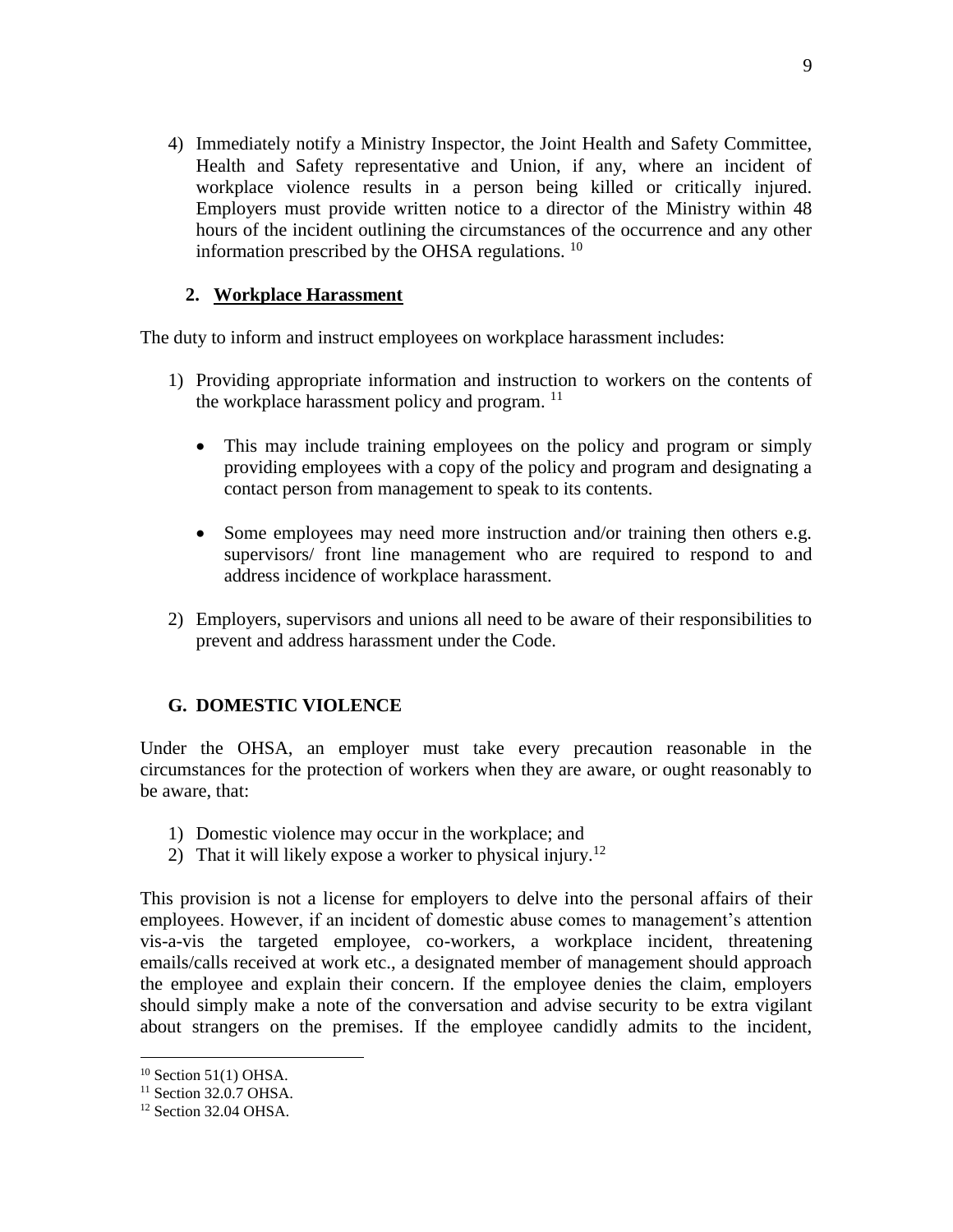management should consult its workplace violence policy and program in effect and create an individual safety plan for the worker while he or she is in the workplace e.g. set up security measures to ensure the spouse, partner or relative is kept off the premises, obtain a peace bond preventing them from coming to the workplace etc.

### H. **WORK REFUSALS**

Under the OHSA, employees will have the right to refuse work if workplace violence is likely to endanger them.<sup>13</sup> Employees cannot refuse work on the grounds of workplace harassment.

OHSA sets out specific procedures that must be followed when an employee refuses to work:

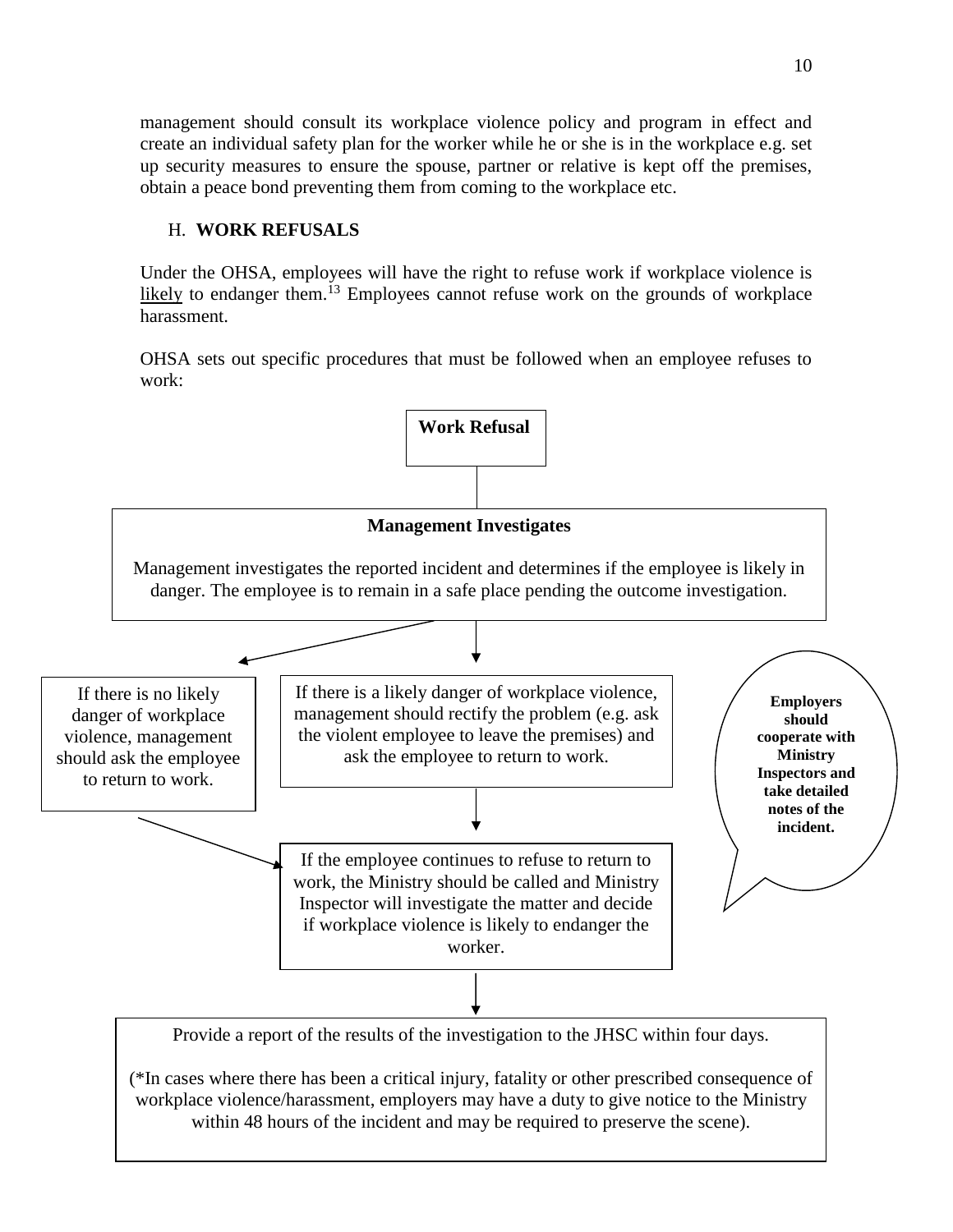#### I. **REASSESSMENT OF POLICIES AND PROGRAMS**

Under OHSA, employers should reassess their existing workplace violence policy and program as often as is necessary to protect workers from workplace violence.<sup>14</sup> In practice, a reassessment should be undertaken if:

- The workplace moves or the existing workplace is renovated or reconfigured;
- There are significant changes to the type of work;
- There are significant changes to the conditions of work;
- There is new information of the risk of violence in the workplace; or
- A violent incident occurs.

From a due diligence perspective, employers should review their workplace violence and harassment policies, programs and risk assessments on a annual basis. Employers should designate a file to workplace violence and harassment compliance and make a note of the:

- 1) Date of the review;
- 2) Who reviewed it; and
- 3) What, if any, changes were made.

# **J. ENFORCEMENT**

Aside from minor enforcement measures, such as the authority to mandate a written policy when one would not otherwise be required,<sup>15</sup> Bill 168 and Bill 132 do not add much in the way of enforcement and/or penalty provisions to the OHSA. Accordingly, the enforcement and penalty clauses that currently exist in the OHSA remain applicable. In other words, an individual employer, who is convicted of contravening a provision, or an order of a Ministry Inspector, may face a fine of not more than \$25,000 and/or imprisonment for a term of not more than twelve months. Employers that are corporations may face fines of up to \$500,000 if convicted.

Bill 132 introduced new provisions empowering Ministry Inspectors to compel employers to retain, at their own cost, an "impartial person" to conduct an investigation into alleged workplace violence and/or harassment. Notably, the provisions do not expressly say the individual must be a third party. But implicitly Ministry Inspectors may direct that a third party be retained where in their view an internal investigator selected by the employer is not "impartial". That determination may be challenged by appealing such order to the Ontario Labour Relations Board.

Despite the foregoing, the Ministry has indicated that Ministry Inspectors will be issuing compliance orders prior to laying charges or fines as this new law develops.

<sup>14</sup> Section 32.03(4) OHSA.

<sup>&</sup>lt;sup>15</sup> Section 55.1 OHSA.